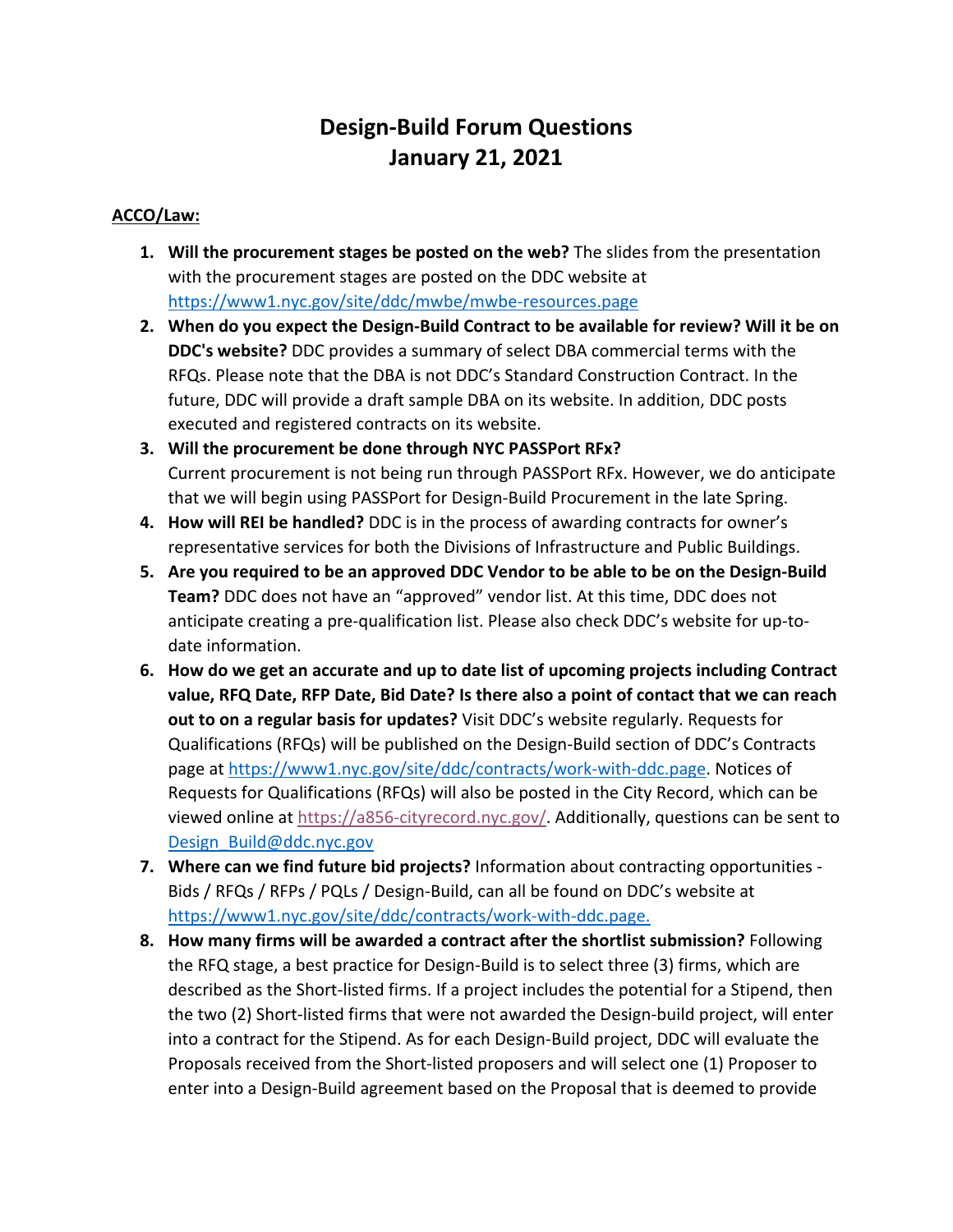DDC the best value after considering the quality of the proposal's solution, qualifications and experience of the Proposer, and cost, among other factors deemed pertinent by DDC as described in the Request for Proposal (RFP).

- **9. How do you select an AE1?** DDC is in the process of awarding contracts for owner's representative services for both the Divisions of Infrastructure and Public Buildings. Typically, AE1 services will be assigned to the owner's representative consultant. However, DDC may also utilize its existing or future requirements contracts for design services in relation to Design-Build projects.
- **10. When you use an outside design consultant for predesign, is this an RFP process that is publicly advertised?** Please see the answer to Question No. 9. In terms of the selection process, DDC uses an RFP to procure design consultant services. DDC utilizes both standalone contracts and requirement contracts.
- **11. How will procurement work for the Special Inspection Agency and Material Testing Laboratory? Will they need to get on a Design-Build Team prior to submission?** DDC will utilize its owner's representative or existing or future requirements contracts for special inspections and materials testing and laboratory services whenever such services are not tasked to the Design-Builder.
- **12. If Design-Build experience is preferred and/or required, a large section of industry will be excluded, since this is new requirements.** DDC will not mandate Design-Build experience. Such experience will only be preferred. The evaluation criteria will include a number of other preferences and requirements. While Design-Build is not new in New York where the State has been using it for a number of years and the private sector has been using it even longer, DDC also recognizes that some vendors who only perform work for City agencies where Design-Build had not been an option may not have specific experience in this form of project methodology. At one time, DDC and other City agencies did not have LEEDs requirements. Once it became a standard part of the process, vendors sought out training in this new area. We would expect that firms will get up to speed on the differences in a Design-Build project as compared to a Design-Bid-Build contract. Experience can come from training, as well as being included on a Design-Build team, or working as a subcontractor on a Design-Build project.
- **13. Please define "in-market**." This is a new term in Design-Build. For DDC, we describe the "in-market" process as the period of time after selection of the three (3) Short-listed vendors. The in-market period will be from the release of the Request for Proposals (RFP), including draft versions, until the proposal due date.
- **14. For some of the projects that are smaller (approx. 10 million range) smaller builders may want to get involved. Is there a dollar threshold for experience or some similar metric going to be asked for?** DDC is looking forward to working with smaller design firms and smaller contractors as it pushes out more Design-Build projects. Financial capacity of any proposer is an important consideration.
- **15. How will DDC deal with change orders, if they are needed?** DDC understands that even a Design-Build project will have some change orders. As part of the new DBA, DDC has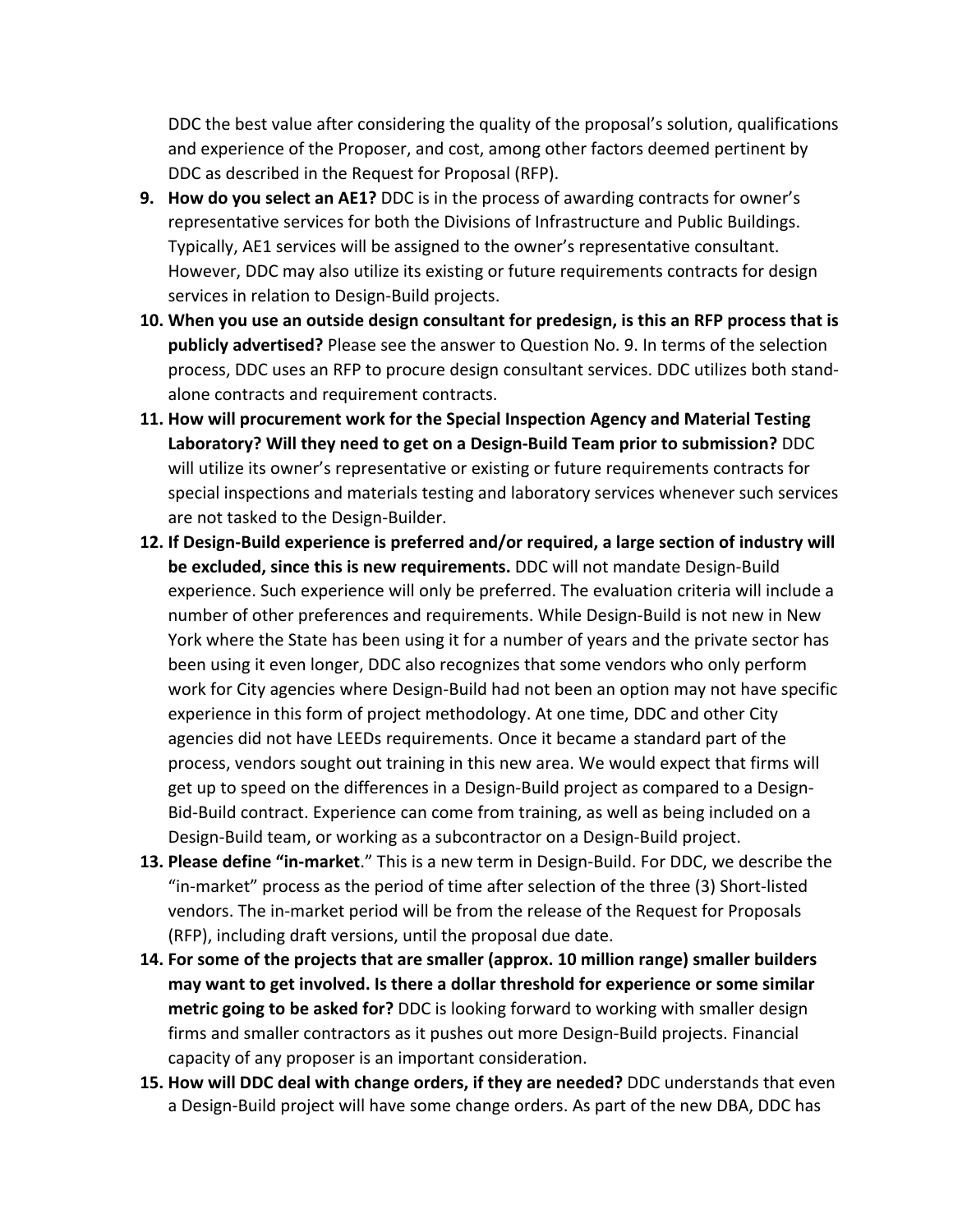created some new approaches for change orders, if needed. For example, DDC will include appropriate allowances in the DBA to compensate the Design-Builder for uncertainties in quantity and/or site conditions, or changes by the sponsor agency. The DBA will allow for appropriate relief events, affording time and/or monetary relief, as applicable. When no allowance is available, DDC will work with the Design-builder to complete and process a change order.

- **16. How much of the Design-Build process is confidential and when will it become public information?** Requests for Qualifications (RFQs) will be issued publicly in all cases. The Requests for Proposals (RFPs) will be issued only to short-listed teams. The RFP process will be confidential. Once a Design-Build project is awarded, then the DBA will be treated in the same manner as awarded contracts for other types of services. DDC will post the final selection and final scores for all proposers on its website after registration.
- **17. Does DDC have a secured budget for 2021?** Information about the City's budget can be found at https://www1.nyc.gov/site/omb/index.page.
- **18. What is the intent for typical number of shortlisted teams and what will policy be for pursuit stipends?** Typical number of shortlisted teams for the RFP process will depend on the complexity and typology of the project, but generally will be no more than three (3). Stipends will be included whenever possible. If DDC intends to offer a stipend, the amount of the stipend will be provided at the first stage of the procurement, listed in the RFQ.
- **19. How are you going to encourage the participation of small firms, as it seems very likely that only larger contractors and those with extensive Design-Build experience will be successful bidders?** Small firms are encouraged to joint venture with larger firms to form a single Design-Build entity.
- **20. Will holding a current DDC CM On-Call contract, as an M/WBE, be of value to Design-Build project team?** Prior experience working with DDC is not a prerequisite to submitting qualifications for a Design-Build RFQ.

#### **Program Unit:**

- **1. How should the traditional CM/REI firms transition into Design-Build projects?**  Traditional CM/REI services, when retained, will provide standard administrative and inspection services.
- **2. Does NYCDDC also plan to release P3 type projects?** DDC does not have New York State authorization for P3 contracts.
- **3. Please clarify the scope of Owner's Rep in Design-Build setting. Also, which entity provides the CM responsibility?** Owner's Rep may be assigned on a task order basis per project, and scope will include providing general consulting and advisory services relating to Design-Build program activities, AE-1 consulting services, and/or management, oversight, and coordination for specific Design-Build projects, depending on the project's needs. The Design-Builder will be responsible for managing their Design-Build work, and the Owner's Rep will provide oversight and support to DDC.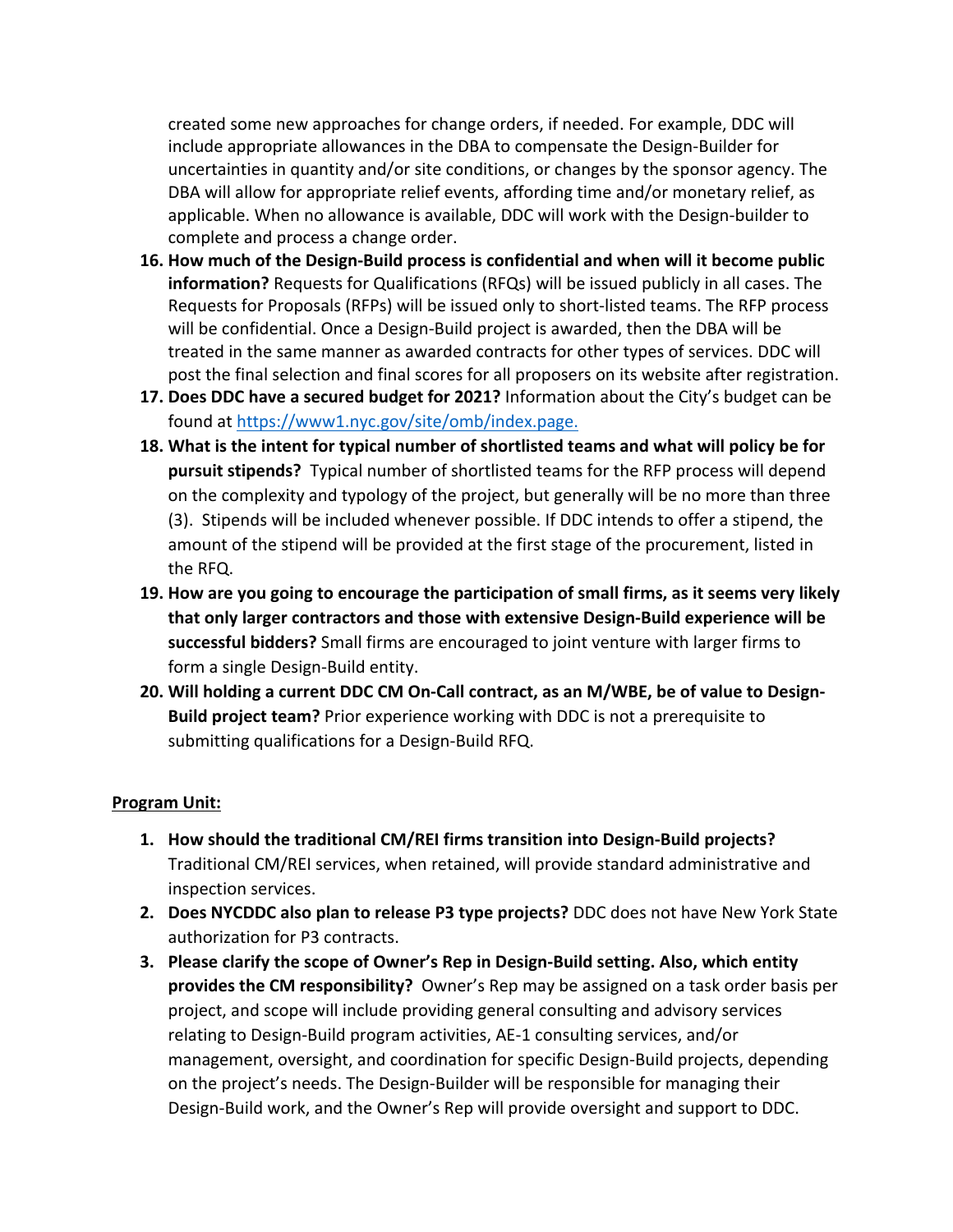- **4. Can you detail the differences/overlap between this program and the Design Excellence program RFP that was published this summer?** The Design-Build Program and Project Excellence procurements are separate and distinct, though the principles and values of Project Excellence also apply to the Design-Build Program. Firms contracted through the Project Excellence contract can also participate as a member of a Design-Build team. There may be occasions where the Project Excellence contract is utilized to produce scoping or bridging documents for a Design-Build Program procurement, in which case the firm providing those documents will be excluded from participating as a member in a Design-Build team. As always, DDC remains committed to quality design across all contracts and delivery methods and seeks to partner with thoughtful and innovative architects and contractors.
- **5. Do you intend to utilize Design-Build for repair, renovation or restoration of existing buildings? In our experience, Design-Build is even more valuable for these types of projects.** Yes, DDC will be working towards utilizing Design-Build for renovation projects. In the current pilot program, we are including only new-build projects.
- **6. Will there be separate REI contracts let out for the Design-Build projects?** DDC is in the process of awarding contracts for owner's representative services for both the Divisions of Infrastructure and Public Buildings. There will be no separate REI contract for Design-Build projects.
- **7. I guess DDC will make a preliminary design and contractor/AE will make a complete design and then bid. How will we get paid for designing?** There will be one Design-Builder contracted with DDC for a project. The Design-Builder will determine when to bid out trade packages. Payment to the Designer will be part of the Design-Build contract between DDC and the Design-Builder.
- **8. Will all DDC Projects be Design-Build or some stay Design-Bid-Build?** The majority of DDC projects will remain Design-Bid-Build. The current legislation (NYC Public Works Investment Act) authorizes Design-Build project delivery for public works projects with an estimated value above \$10M, and for public works projects with an estimated value above \$1.2M that meet certain criteria. These include jurisdiction of Parks Department, NYCHA, cultural institutions and public libraries, as well as security infrastructure and right of way accessibility improvements.
- **9. Do you anticipate that the Marlboro Project will have a stipend?** No, the Marlboro project will not have a stipend. DDC will continue to advocate that all future projects are funded with a stipend.
- **10. Will environmental clearances be the responsibility of the Design-Builder?** Yes, to the extent specified in the contract.
- **11. What is Design and Builder relationship? Please specify.** The Design-Builder includes the architect, contractor, key subconsultants and trades.
- **12. Can the design firm also participate in CM services on the same project?** Design firms can partner with contractors to form a Design-Build entity, responsible for all design and construction services for a project.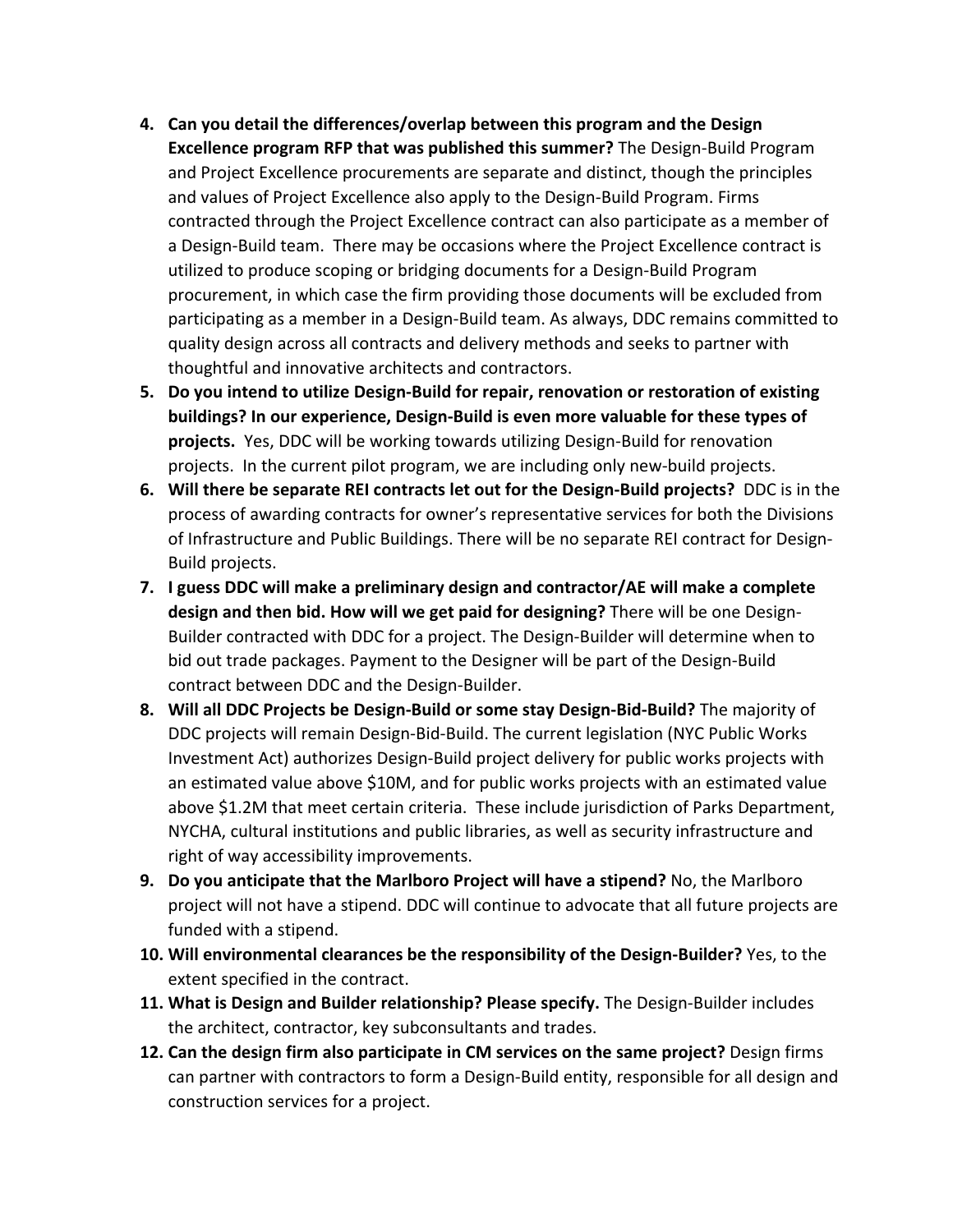- **13. Can a sub be in multiple Design-Build contracts?** This is in the RFQ, Section 3.1. A subcontractor can participate in multiple Design-Build contracts as long as they are not considered a major participant.
- **14. Can architects be on multiple teams?** This is in the RFQ, Section 3.1. No Major Participant or Key Personnel may be a member of, or participant in, more than one Design-Build Team.
- **15. Can a contractor hire Design Engineer and Architect to qualify in shortlist?** On a Design-Build project, major participants are required at the RFQ stage, including the Designer and the Builder.
- **16. Is DDC considering other alternative delivery methods allowed per the law, such as, Progressive Design-Build and CMar options?** A Progressive Design-Build is not currently allowable under the enabling legislation.
- **17. How will private utilities be addressed?** Updated version of Joint Bid will be specified.
- **18. In addition to Envision, do you see a need for WEDG and SITES certification, e.g., Orchard Beach, Rockaway, or Marlboro Greenhouse projects?** We welcome the opportunity for our design and construction partners to pursue innovative design solutions, especially those that relate to resiliency and sustainability.
- **19. When publishing the shortlist of teams selected to respond to the RFP phase, can NYCDDC publish the firm name of the lead contractor and lead designer of each team? This would greatly increase sub-consulting/subcontracting opportunities for firms not on a selected shortlist team by providing the list of shortlisted firms to contact.** DDC will publish the name of the selected Design-Builder. We will update our website with contact information shortly after posting the selected vendor's name and will include the lead designer.

## **ODIR:**

- **1. At what stage will you establish M/WBE goals for a specific project?** The M/WBE goals for all Design-Build projects are established at the outset of the procurement process.
- **2. How will the Design-Build process consider the use of M/WBE design firms? is there a split in goals for Design and goals for Construction?** The goals for all Design-Build Procurements will be 30% of the cost Construction Services (Including CM Services) and 30% of the cost Design Services.
- **3. The contract values you propose will exceed the allowable ceiling of dollars to remain a certified minority company. How will you address this when the dollars for a contract exceed the M/WBE limit per NYC SBS requirements? Will the ceiling be raised?** DDC does not determine whether M/WBEs graduate out of the City's M/WBE Program. The New York City Department of Small Business Services administers the City's M/WBE Program and makes those considerations if an M/WBE vendor exceeds revenue thresholds as specified in the local law. Additionally, Design-Build projects are not subject to NYC Admin. Code 6-129 (Local Law 129/1).